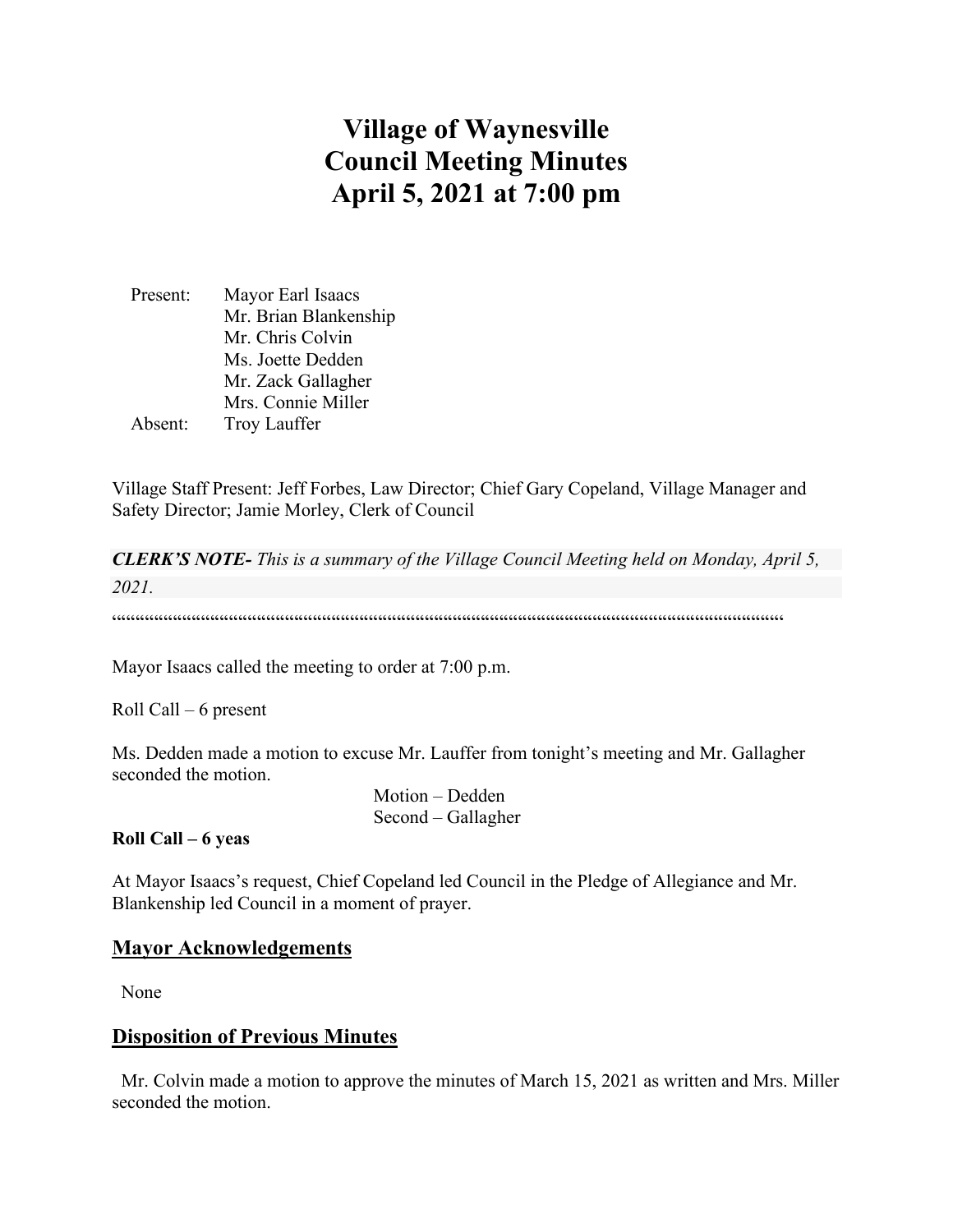|                    | $Motion - Colvin$ |
|--------------------|-------------------|
|                    | Second – Miller   |
| Roll Call – 6 yeas |                   |
|                    |                   |
|                    |                   |
|                    |                   |

## **Public Recognition/visitor's comments**

 Zack McDaniel, 1030 Hunter Run, from Talbert House Prevention Services spoke about the rise of binge drinking in Warren and Clinton County. He wanted to inform Council about their new "Be One of Us" initiative that aims to increase awareness regarding binge drinking. The purpose is to spread knowledge and ultimately break the misconceptions about binge drinking that are so prevalent in communities.

 Sharon Jewell, 661 Robindale, presented to Council a petition signed by concerned residents against allowing a possible Airbnb on Robindale. She felt this would bring down property values and expressed concerns about the element of some renters. Ms. Jewell asked if there was any legislation that addresses Airbnbs. It was confirmed that the Village does not have any codes in place that covers short-term rentals. Ms. Jewell asked Council to resolve the lack of legislation. She felt it would be bad for the community to allow Airbnbs in single-family residentially zoned areas.

Chief Copeland said he agreed with most of Ms. Jewell's statements. He also confirmed that the Village lacks codes that addresses short term rentals. He suggested Council create a temporary committee to look over the way to address short term rentals of 30 days or less within the community. Ms. Dedden concurred with Chief Copeland that the best way to handle this would be to form a temporary committee that would research, work with the law director, and find the best solution for the Village. Mr. Colvin suggested a working session of Council.

Mr. Forbes stated that a committee would be the wisest route as this topic would most likely take more than one meeting. He would advise that Council study and research the topic thoroughly before passing any regulations. He would be willing to work with the committee to find out the best legislation for the Village and make sure it falls within the authority of Council.

At this time, Council discussed the best way to approach addressing short-term rentals. It was decided to form a committee of three Council members. Ms. Dedden asked Chief Copeland to attend meetings. Mr. Forbes reminded Council that a committee of Council is subject to all the Sunshine Laws and must advertise and make all meetings public. Also, only three members from Council can be on a committee.

Mr. Colvin asked Mr. Forbes if it would be in the Village's best interest to pass a moratorium to restrict any short-term rentals until the new committee can complete due diligence on how to best address short term rentals within the entire Village. Mr. Forbes agreed that a moratorium would be an appropriate way to put short term rentals on hold until the Committee and Council can research and decide what is best for the Village. Mr. Forbes stated he would have one prepared for the next meeting. He also stressed that an Airbnb is different from a Bed and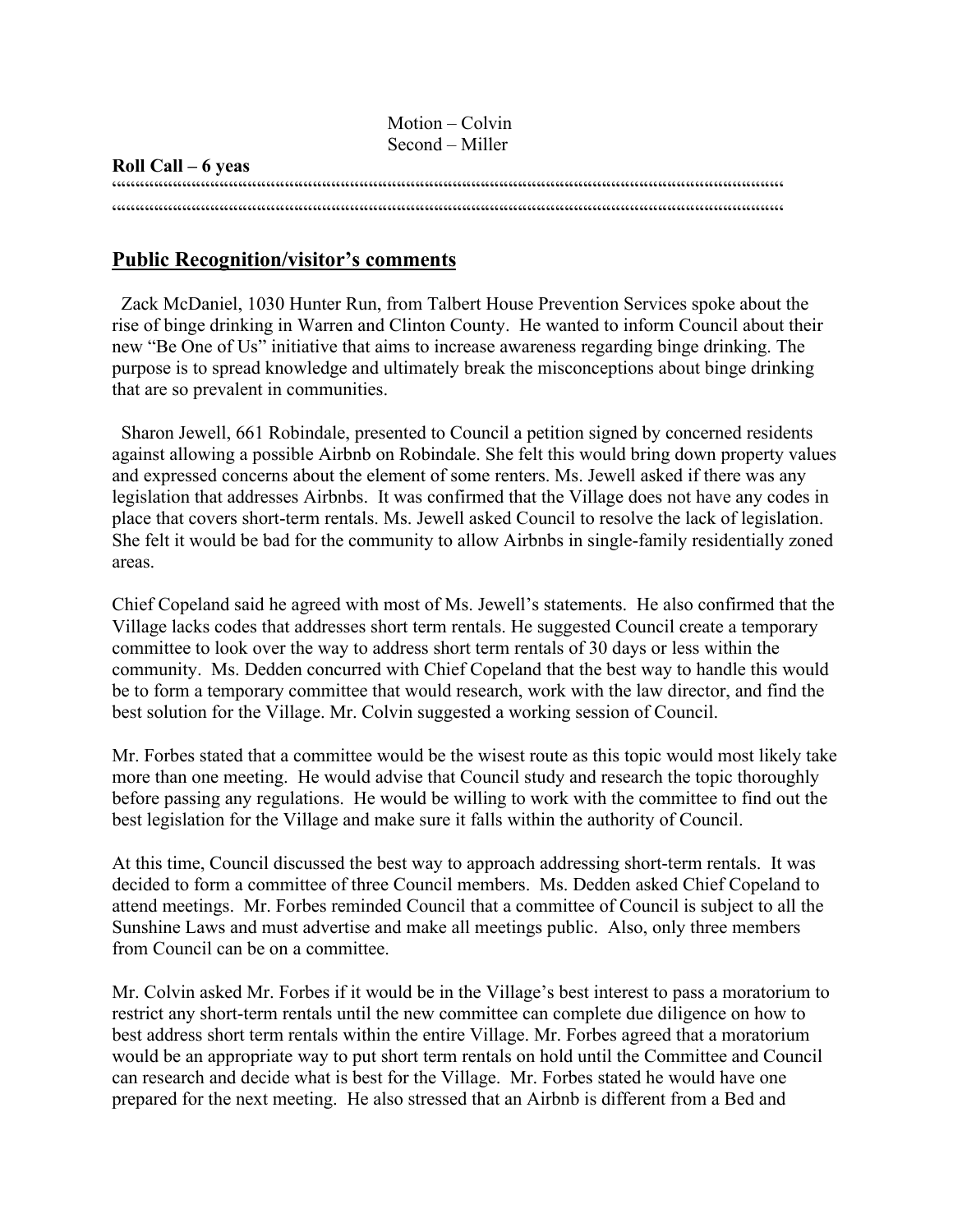Breakfast. The Village has codes for Bed and Breakfasts, the committee would only be researching short-term rental regulations.

Ms. Morley stated residents could provide an email to follow progress on the short-term rental discussion and receive announcements for meetings. She emails the Council Agenda twice a month which will include any upcoming meetings and minutes of past Council and Committees meetings.

Travis Hatmaker, 722 Joycie Lane, addressed Council to express his concerns about Airbnbs within residential communities. He stated that there have been two drive by shootings happen in nearby municipalities where individuals have been renting out Airbnbs. He stated that he did not think residentially zoned areas were appropriate for Airbnbs.

# **Old Business**

None

 $\hspace{1.5em} {\color{blue}{{\color{blue}{{\color{blue}{{\color{blue}{{\color{blue}{{\color{blue}{{\color{blue}{{\color{blue}{{\color{blue}{{\color{blue}{{\color{blue}{{\color{blue}{{\color{blue}{{\color{blue}{{\color{blue}{{\color{blue}{{\color{blue}{{\color{blue}{{\color{blue}{{\color{blue}{{\color{blue}{{\color{blue}{{\color{blue}{{\color{blue}{{\color{blue}{{\color{blue}{{\color{blue}{{\color{blue}{{\color{blue}{{\color{blue}{{\color{blue}{{\color{blue}{{\color{blue}{{\color{blue}{{\color{blue}{{\$ 

# **Reports**

## **Finance**

 The Finance Committee will meet Thursday on April 22, 2021 at 5:00 p.m. at the Government Center.

# **Public Works Report**

 Met this evening and discussed the need to upgrade the wiring to the wellheads. The Committee has asked Chief Copeland to have an ordinance prepared for the next Council meeting to accept the bid. The next Public Works Committee meeting will be on May 3, 2021 at 6:00 p.m. and the public is encouraged to attend.

At this time, Mayor Isaacs announced Mr. Blankenship had to leave the meeting due to prior commitments. He also thanked Mr. Blankenship for the beautiful Easter lilies.

## **Special Committee Report**

 Mr. Colvin stated the Chamber of Commerce announced the Sauerkraut Festival will be held this October. He asked Chief Copeland if there needed to be any follow up concerning the recommended insurance policy for the festival. Chief Copeland stated that the Chamber is in compliance with insurance requirements requested by the Village.

# **Village Manager Report**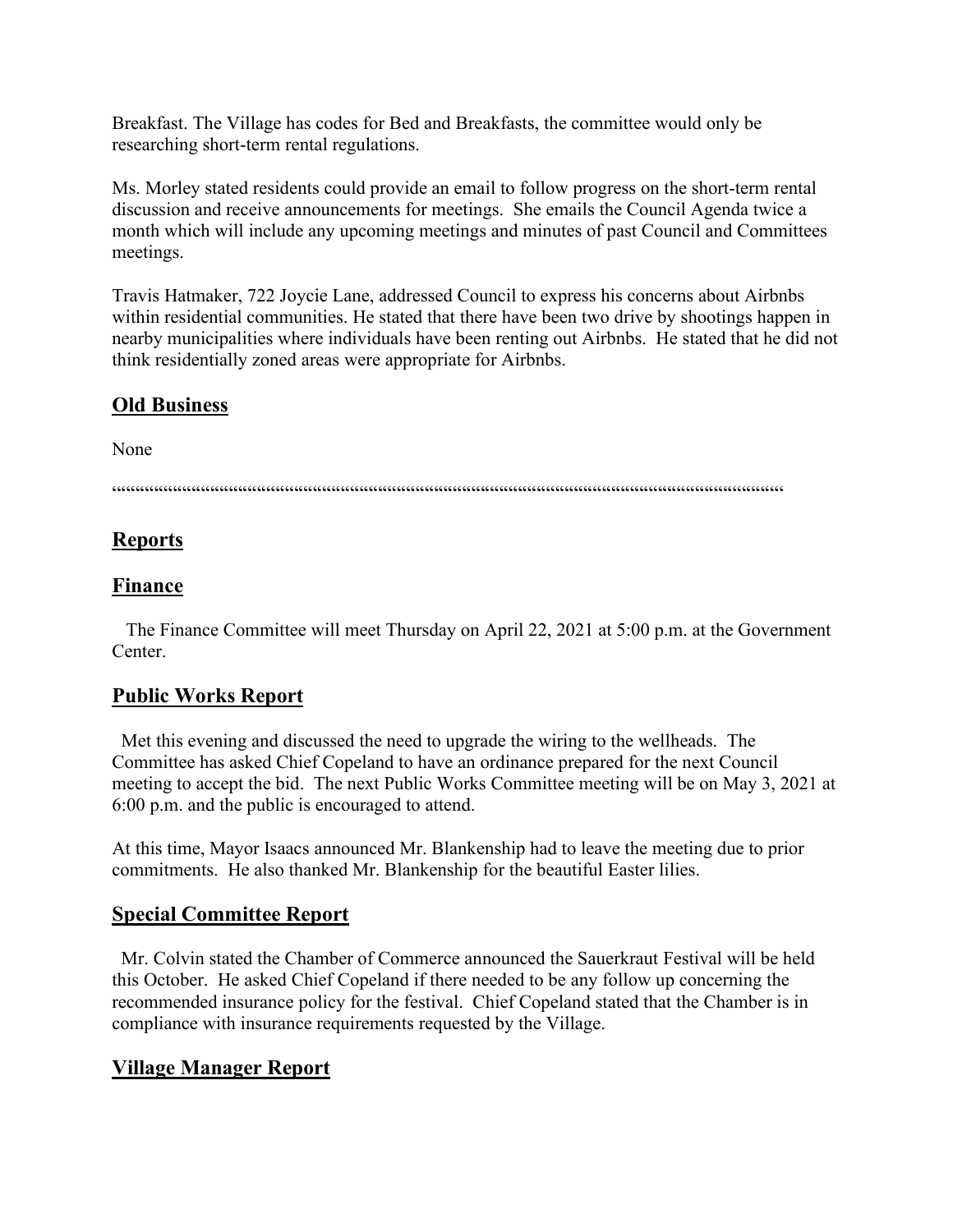- Did not prepare a Village Manager's report as was on vacation, will touch briefly on projects going on within the Village.
- Having a quote prepared for rewiring Well 7. The current wiring is only producing 400 volts and needs 480 volts to get the pump to run. Will have an ordinance at the next meeting as an emergency for about \$39K. This will be an emergency as Well 7 is an important well and is out of the flood zone. The funds will come out of the water tower painting project fund that has leftover funds because the project came in under bid.
- It does appear the Village will be receiving about \$630K from the American Rescue Plan. Would like to research using the funds to build a new water pumping station to help with the chlorination contact time.
- The fencing to secure the maintenance building and wellfields should be done in the next couple weeks.
- The new water distribution center is almost completed.
- Attended a walk through with Choice One to check the status of the Miami, High, Edwards OPWC Project. There are a few things on the checklist that will need to be taken care of. The line going under Quaker Heights has been abandoned. The streets should be repaved in the next month or so.

## **Police Report**

Police department is doing well and running smooth.

## **Financial Director Report**

Provided copies of the 2021 Oakwood Water and Sewer Rate Survey. The cost of water for Village residents falls about \$26 dollars less than the average cost of water for 62 nearby municipalities.

## **Law Report**

- Senate Bill 22 passed in the State Legislature and was vetoed by the Governor. There were enough votes to override the veto and will become law in June. This was to limit legislative oversite of the Governor in terms of health orders and provide the State Legislature the ability to revoke health orders after 30 days.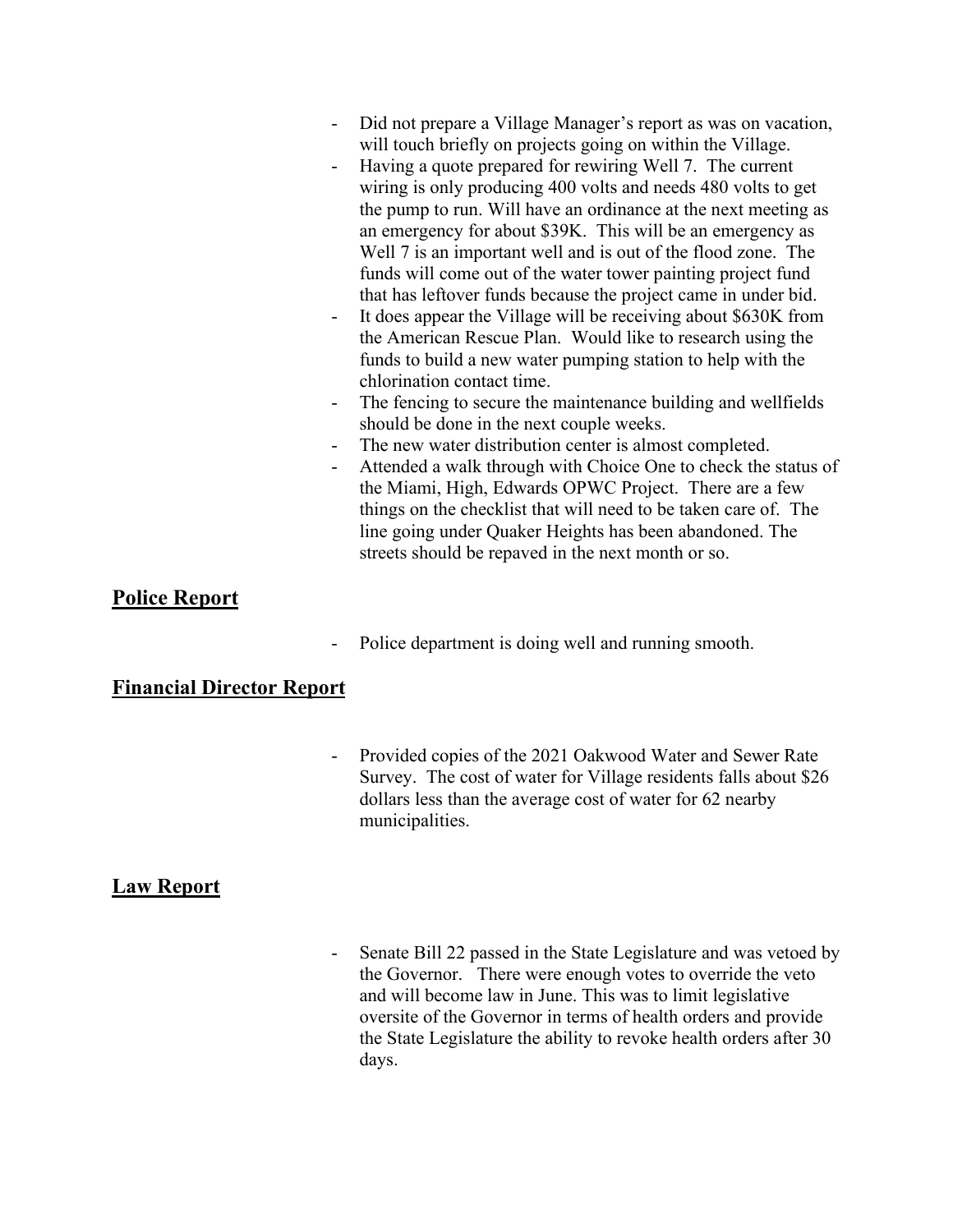Mrs. Miller asked about the court case involving the state keeping a portion of municipal income tax. Mr. Forbes stated the ruling of the court was that it was improper for the state to withhold .5% from local municipal tax as an administrative fee for filing with the state. The state was ordered by the court to give this fee back.

## **New Business**

 Mayor Isaacs stated that at this time it would be determined who would serve on the temporary Council Committee to research the best way to address short term rentals. Mrs. Miller, Ms. Dedden, and Mr. Gallagher volunteered to form the temporary committee.

 Ms. Dedden asked Council to review the Rules of Council. There will be a working session of Council on April 19 at 6:00 p.m. to propose changes and updates.

## **Legislation**

#### **First Reading of Ordinances and Resolutions**

#### **Ordinance 2021-013**

Adopting Section 50.107 of the Waynesville Codified Ordinances Related to Closed/Inactive Water Accounts

Ms. Dedden made a motion to have the first reading of Ordinance 2021-013 and Mrs. Miller seconded the motion.

| Motion – Dedden |  |
|-----------------|--|
| Second – Miller |  |

#### **Roll Call – 5 yeas**

#### **Second Reading of Ordinances and Resolutions**

#### **Ordinance No. 2021-008**

Authorizing a Health Insurance Plan for Village Employees

Ms. Dedden made a motion to take Ordinance 2021-008 off the table and Mrs. Miller seconded the motion.

| Motion – Dedden |  |
|-----------------|--|
| Second – Miller |  |

#### **Roll Call – 5 yeas**

Ms. Dedden made a motion to amend Ordinance 2021-008 as an emergency and add emergency clause and Mr. Colvin seconded the motion.

 Motion – Dedden Second – Colvin

## **Roll Call – 5 yeas**

Ms. Dedden explained that the ordinance had to be passed as an emergency because the Village was waiting on a quote from another insurance company to compare rates. Mr. Colvin asked